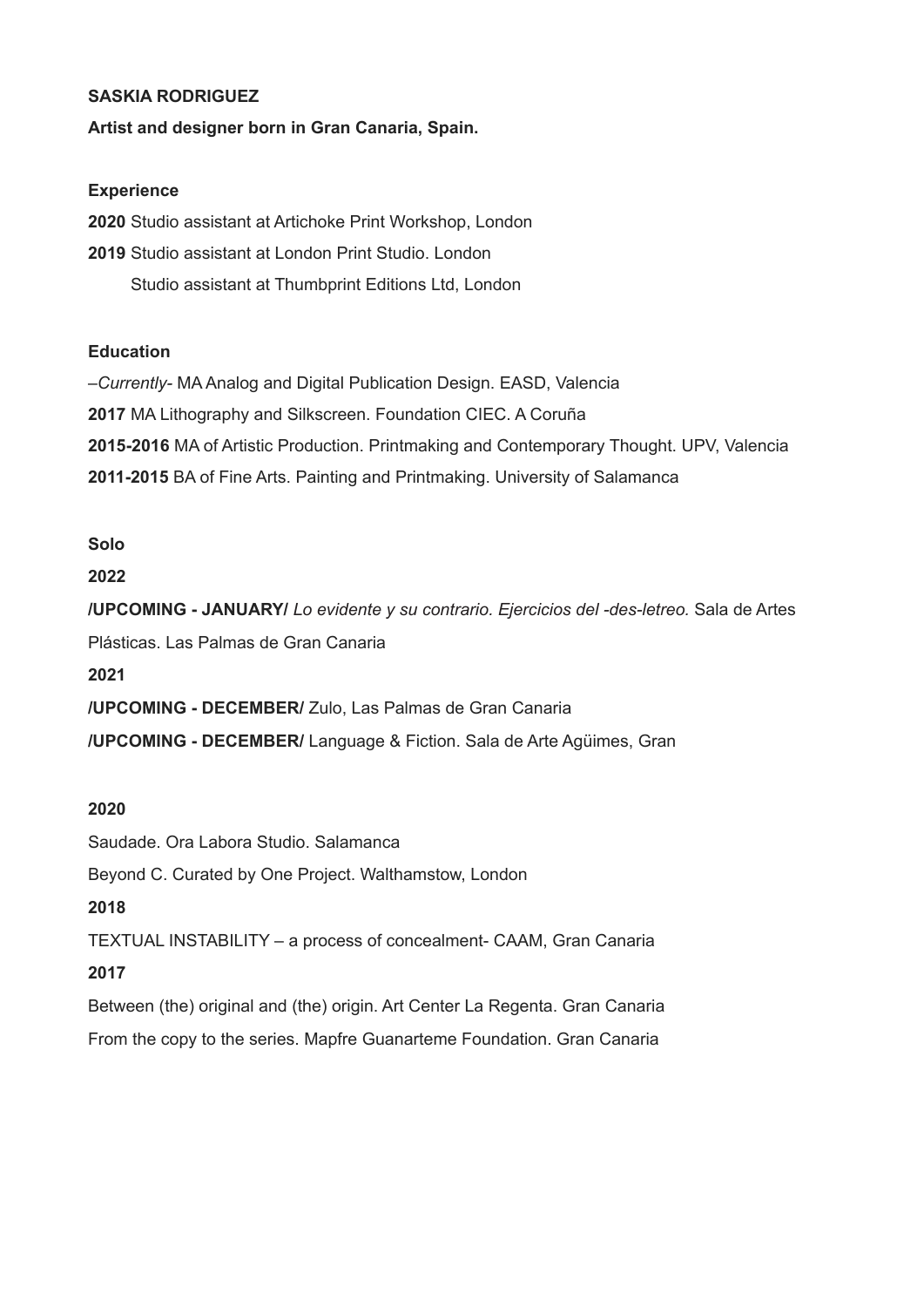# **Group**

## **2021**

I Meeting of Contemporary Art LPGC -La ciudad tomada-. Miller building, Gran Canaria

# **2020**

Espacio CV. San Antonio Abad. Gran Canaria

Biennium exhibition. Plastic Arts Center, Gran Canaria

20/30. Boreal Festival. Convent of San Sebastián. Los Silos, Tenerife

# **2019**

VIII International Triennial of Printmaking in Sofia. The San Stefano Gallery. Sofia, Bulgaria

47º International graphic award Carmen Arozena. Brita Prinz, Madrid

We can only have fun on certain days. Curated by Warbling Collective. Stour Space, London

Summer exhibition. London Print Studio. London

# **2018**

VI Mardel Visual Arts Award. Centro del Carmen. Valencia

Marching through the fields. Jeannieavent Gallery. Curated by Warbling Collective. London

Out of the matrix 3.0: extending collaborative print practices. Impact10. Hangar Gallery. Cantabria

International Award of Painting Guash Coranty. Art Centre d'Art. Barcelona

Art35. Sala Parés Gallery. Barcelona

Three days. Tigomigo Gallery. Tarrasa, Cataluña

Series of graphic work award. Centre of Visual Art. Gran Canaria

# **2017**

Open Studio. BilbaoArte Fundazioa Foundation. Bilbao

Getxoarte. Salón de prácticas contemporáneas. Getxo, País Vasco

45th International Graphic Art Award Carmen Arozena. Brita Prinz, Madrid

VIl Bienal Iberoamericana of graphic works. Cáceres

XI International Prize for Graphic Art Jesús Núñez. CIEC Foundation, A Coruña

# **2016**

100×100 Utopia. Galery A, Zaragoza

II Open Porfolio Fair. Edificio Ensanche, Bilbao

IV Mardel Painting award. Centro del Carmen, Valencia

International Biennial of Emerging Contemporary Art Eve-Maria Zimmermann. Tenerife

Konst fran Gran Canaria. Edsvik Konsthall Gallery. Stockholm, Sweden

CALL\_16. Galery A. Zaragoza

PAM!16 IV Exhibition of Artistic and Multimedia Productions. Valencia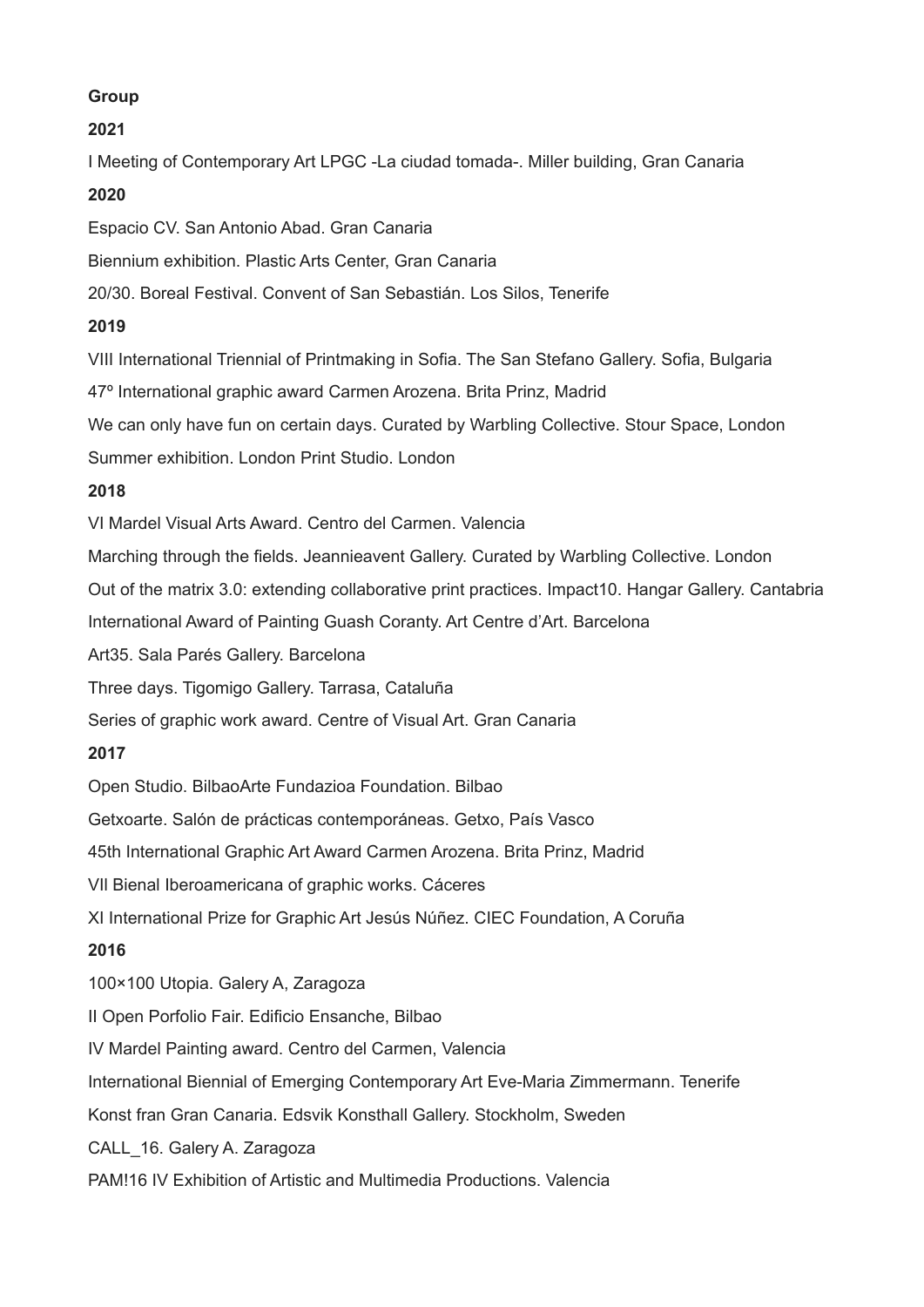A través del Grabado. Cultural Center Mesón de Morella. Valencia X International Prize for Graphic Art Jesus Nuñez. CIEC Foundation Betanzos, A Coruña aLfaRa StuDio 2015. Sala aLfaRa. Oviedo, Asturias **2015**

XIX San Marcos. Museum DA2. Salamanca

### **Awards, Grants and Residences**

### **2021**

Artistic residence. AIR RESIDENCY. Krems an der Donau, Austria.

# **2020**

Artistic residence curated by One Project. Walthamstow, London

# **2019**

Special mention. XIV International Prize for Graphic Art Jesus Nuñez. CIEC Foundation. A Coruña

Artistic residece. Konvent Zero. Berga, Cataluña

Selection 47º International graphic award Carmen Arozena. Brita Prinz, Madrid

### **2018**

Artistic residence. Slade School of Fine Art, UCL. London

Artistic residence. CAAM, Atlantic Center of Modern Art. Gran Canaria

II Woolwich Contemporary Print Fair, London

Selection VI Mardel Visual Arts Award. Valencia

Selection International Prize Guash Coranty. Barcelona

Selection ART<35 Sabadell Bank Foundation. Sala Parés Gallery, Barcelona

Selection Series of graphic work award. Gran Canaria

# **2017**

Educational Grant. Pilar and Joan Miro Foundation. Artistic Resident in Slade school of Fine Art. London

Artistic residence. BilbaoArte Foundation, Bilbao

Getxoarte. Contemporary art fair. Getxo, Basque Country

Meeting Point. Art Center La Regenta. Gran Canaria

Selection 45º International graphic award Carmen Arozena. Brita Prinz, Madrid

Selection XII International Prize for Graphic Art Jesus Nuñez CIEC Foundation, A Coruña

Selection VIl Iberoamerican Biennial of graphic work. Caceres

IV Fair Openporfolio. Ensanche Building. Bilbao

I Fair Graphic Soul. Oviedo